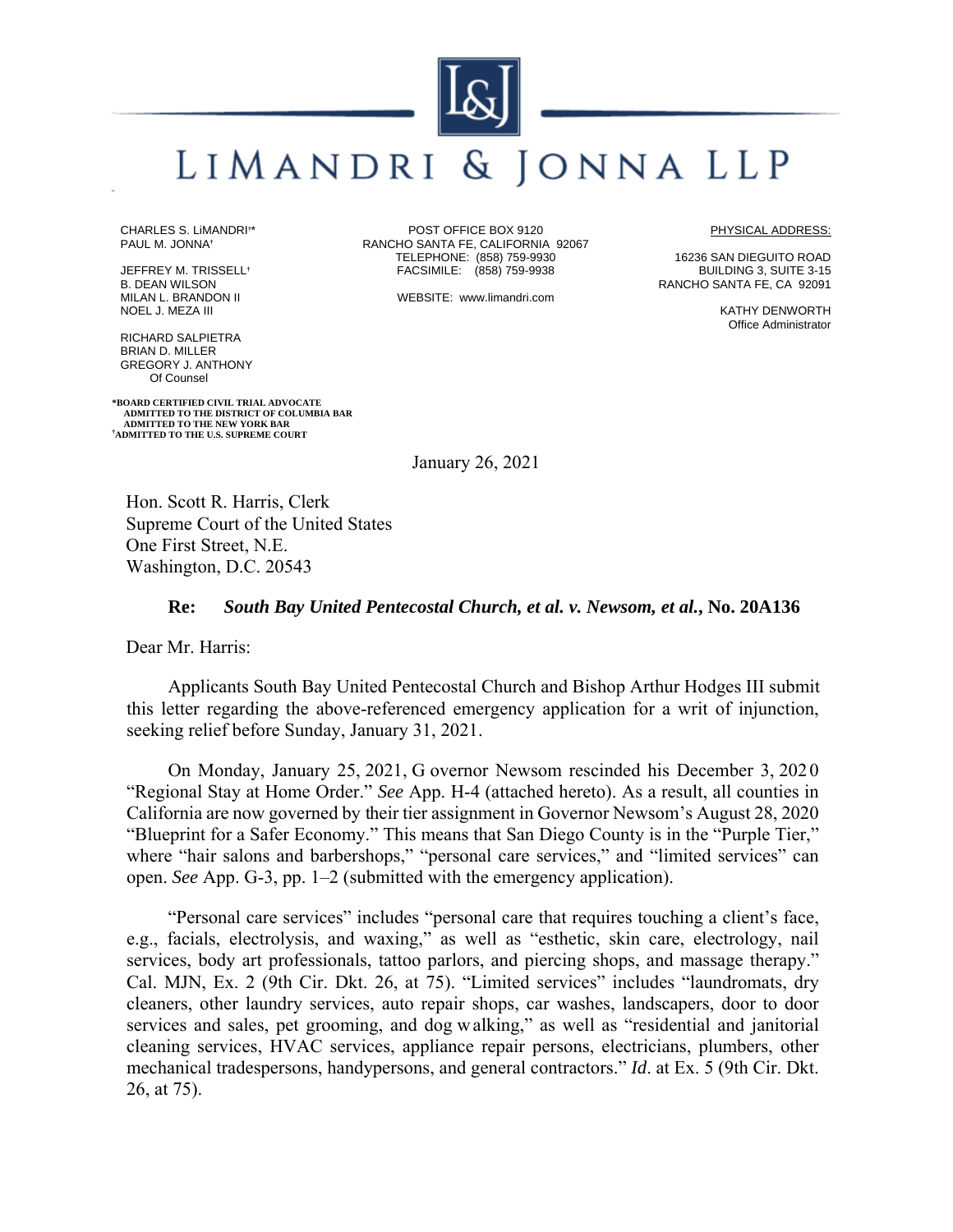Hon. Scott S. Harris, Clerk **Re:** *South Bay United Pentecostal Church, et al. v. Newsom, et al.***, No. 20A136**  January 26, 2021 Page 2

In addition, on Monday, January 25, 2021, the Ninth Circuit panel in *Harvest Rock Church, Inc. v. Newsom*, No. 20-56357, ruled on Harvest Rock's motion for an injunction pending appeal. Judge O'Scannlain wrote a seven page concurring opinion in which he noted that he was bound by the Ninth Circuit merits opinion in South Bay's appeal—the subject of South Bay's application to this Court—but was writing to separately to explain why that opinion was wrong. *See* App. L (attached hereto).

Sincerely,

LiMANDRI & JONNA LLP

Charles S. LiMandri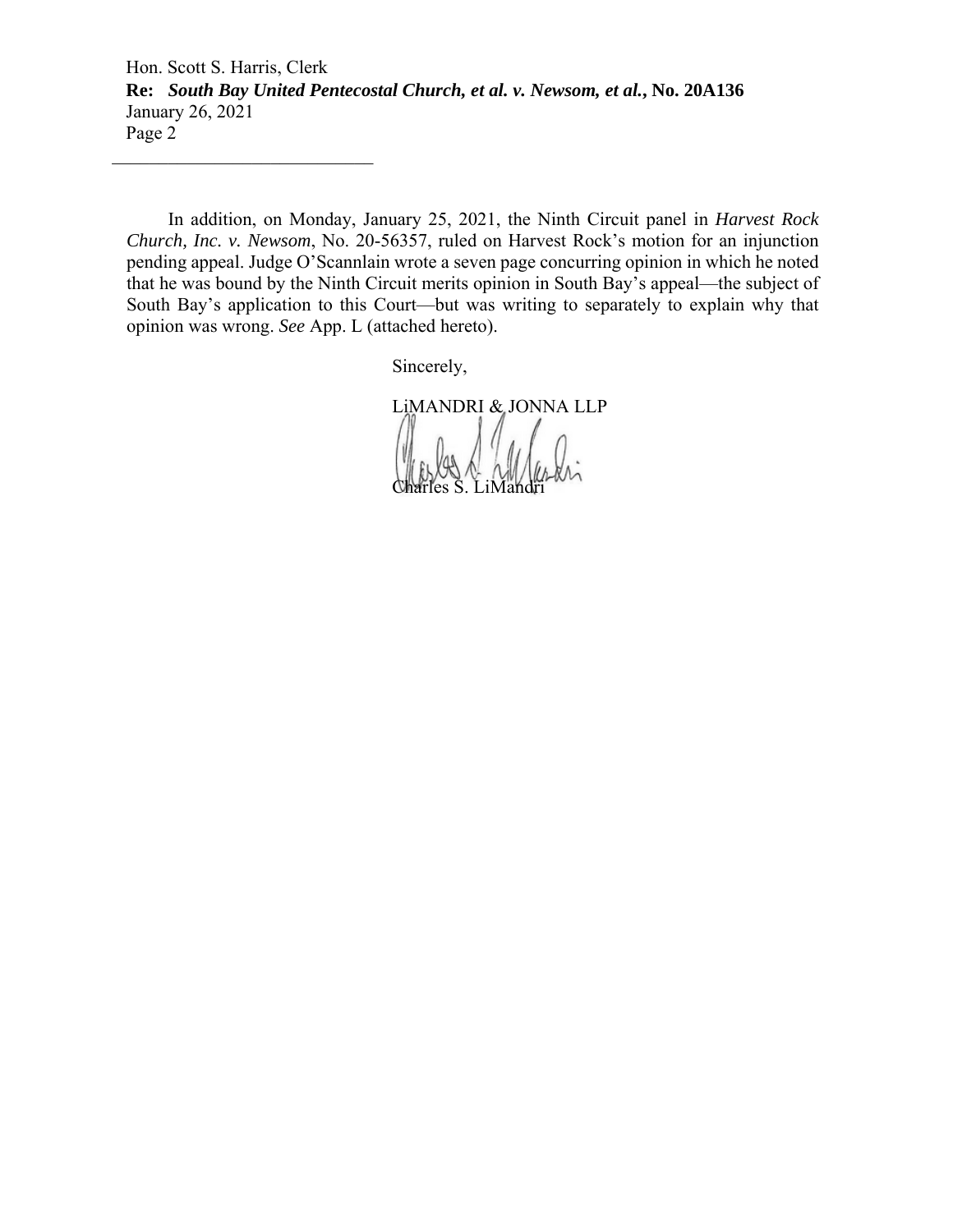**APPENDIX H-4**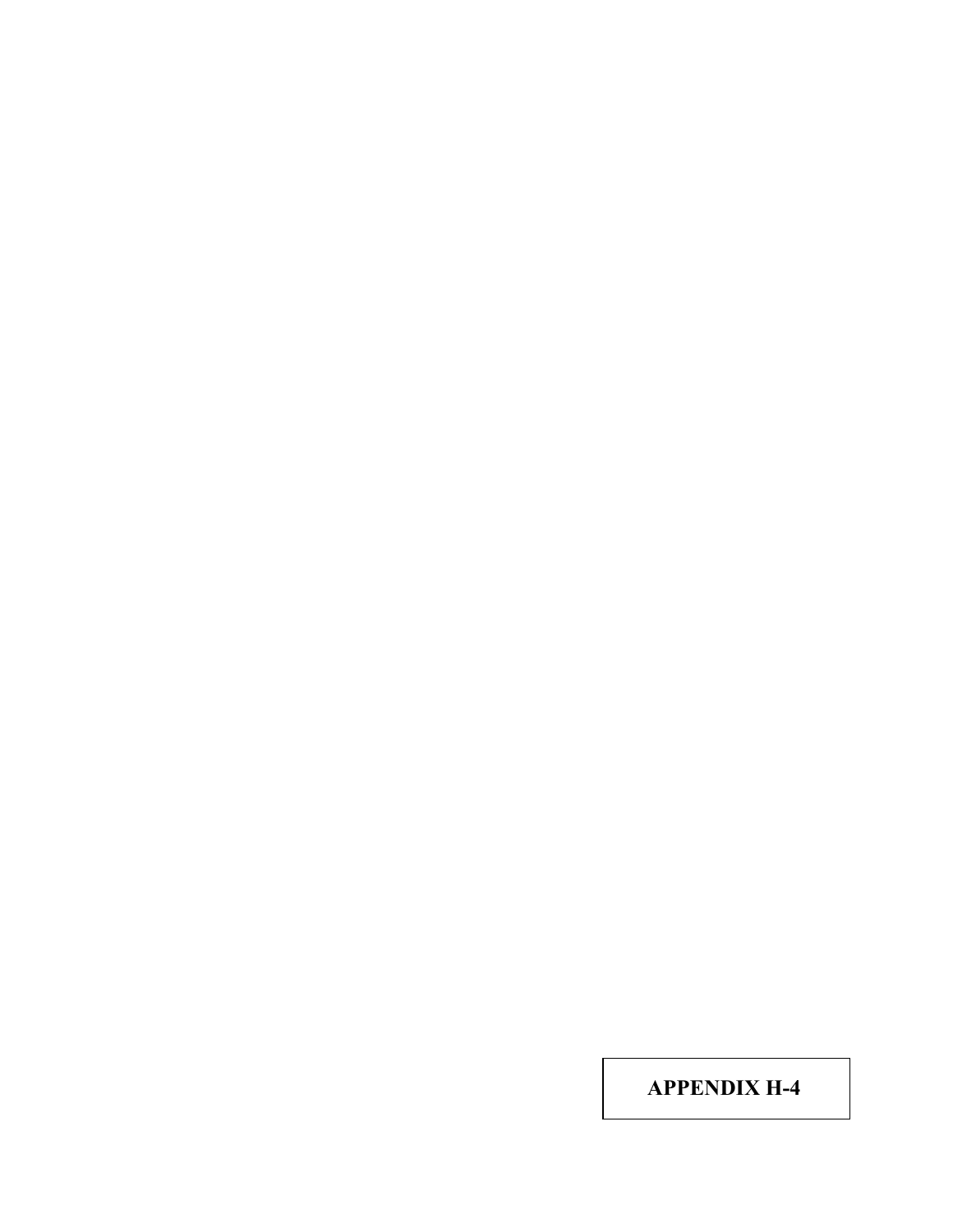

**TO:** All Californians

**SUBJECT:** Regional Stay at Home Order

**On January 25, 2021, the Regional Stay at Home Order ended as a result of improvement of ICU projections throughout California.**

## **Note: This Regional Stay at Home Order has an accompanying [Supplemental Order](https://www.cdph.ca.gov/Programs/CID/DCDC/Pages/COVID-19/supplement-regional-stay-at-home-order.aspx).**

 Upon assessment of the recent, unprecedented rise in the rate of increase in COVID-19 cases, hospitalizations, and test positivity rates across California, the California Department of Public Health (CDPH) is taking immediate actions to prevent the spread of the virus.

The State, like the nation, continues to record an unprecedented surge in the level of community spread of COVID-19. California implemented an accelerated application of the Blueprint Framework metrics on November 16 and a limited Stay at Home Order issued on November 19. However, in the interim, the number of new cases per day has increased by over 112%, (from 8,743 to 18,588) and the rate of rise of new cases per day continues to increase dramatically. The number of new hospital admissions has increased from 777 on November 15, to 1,651 on December 2, and because of the lag between case identification and hospitalizations, we can only expect these numbers to increase.

Current projections show that without additional intervention to slow the spread of COVID- 19, the number of available adult Intensive Care Unit (ICU) beds in the State of California will be at capacity in mid-December. This is a sign that the rate of rise in cases, if it continues, is at risk of overwhelming the ability of California hospitals to deliver healthcare to its residents suffering from COVID-19 and from other illnesses requiring hospital care. ICU beds are a critical resource for individuals who need the most advanced support and care and the ability to add additional ICU capacity is limited by the lack of available ICU nurses and physicians as a result of the nationwide surge in hospitalizations and ICU admissions.

Because the rate of increases in new cases continues to escalate and threatens to overwhelm the state's hospital system, further aggressive action is necessary to respond to the quickly evolving situation. While vaccines are promising future interventions, they are not available to address the immediate risks to healthcare delivery in the current surge. The immediate aggressive institution of additional non-pharmaceutical public health interventions is critical to avoid further overwhelming hospitals and to prevent the need to ration care.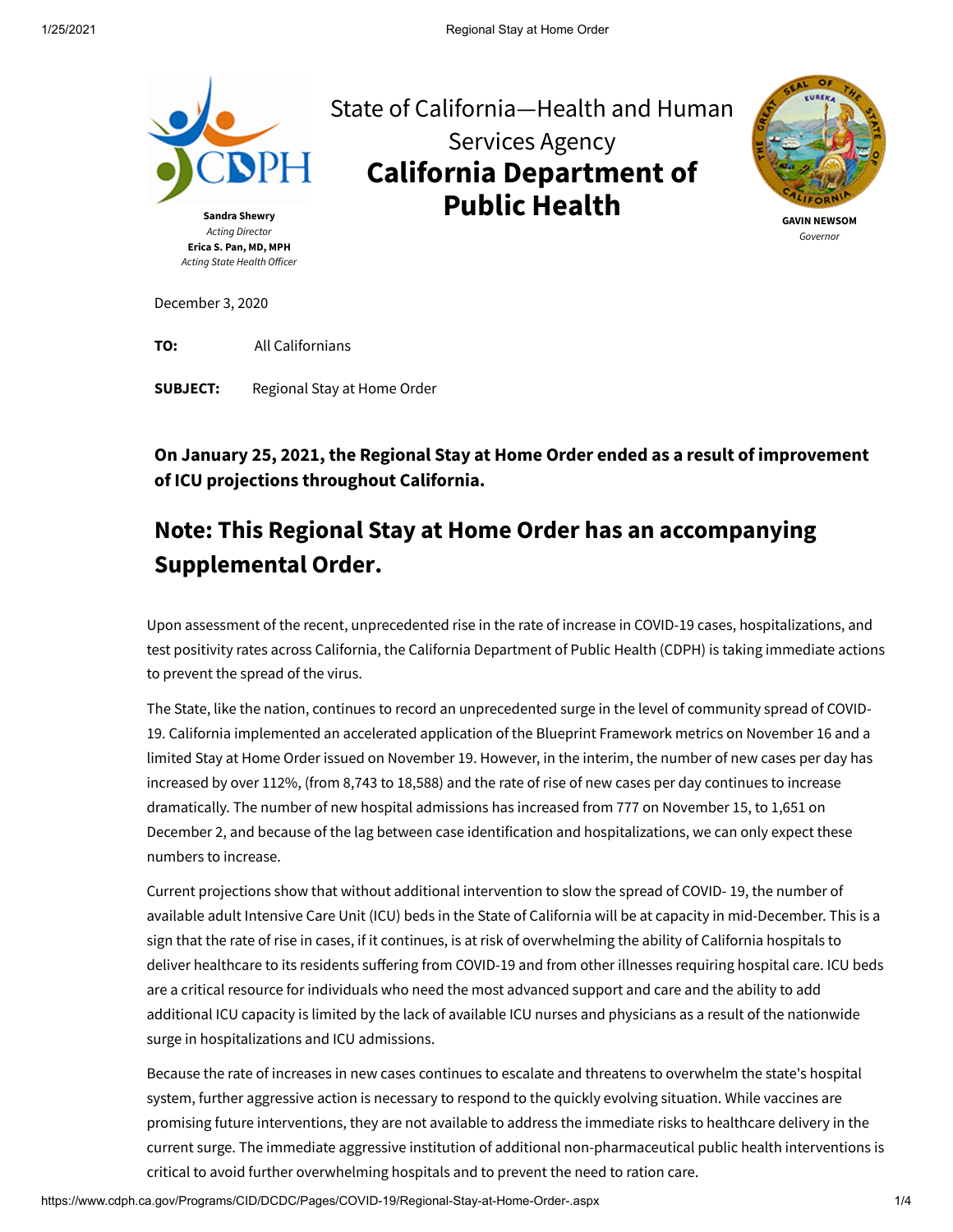## **NOW, THEREFORE, I, as Acting State Public Health Officer of the State of California, order:**

1. CDPH will evaluate public health based on Regions, responsive to hospital capacity for persons resident in those Regions.

2. CDPH will evaluate the adult ICU bed capacity for each Region and identify on covid19.ca.gov any Regions for which that capacity is less than 15%. When that capacity is less than 15%, the following terms (the Terms of this Order) will apply.

a. All gatherings with members of other households are prohibited in the Region except as expressly permitted herein.

b. All individuals living in the Region shall stay home or at their place of residence except as necessary to conduct activities associated with the operation, maintenance, or usage of critical infrastructure,[\[1\]](#page-6-0) as required by law, or as specifically permitted in this order.

c. [Worship a](https://files.covid19.ca.gov/pdf/guidance-places-of-worship--en.pdf)n[d political expression](https://covid19.ca.gov/stay-home-except-for-essential-needs/) are permitted outdoors, consistent with existing guidance for those activities.

d. Critical infrastructure sectors may operate and must continue to modify operations pursuant to the [applicable sector guidance](https://covid19.ca.gov/industry-guidance/).

e. [Guidance r](https://www.cdph.ca.gov/Programs/CID/DCDC/Pages/Guidance.aspx)elated to schools remain in effect and unchanged. Accordingly, when this Order takes effect in a Region, schools that have previously reopened for in-person instruction may remain open, and schools may continue to bring students back for in-person instruction under the [Elementary School Waiver Process o](https://www.cdph.ca.gov/Programs/CID/DCDC/Pages/COVID-19/In-Person-Elementary-Waiver-Process_DRAFT.aspx)[r Cohorting Guidance](https://www.cdph.ca.gov/Programs/CID/DCDC/Pages/COVID-19/small-groups-child-youth.aspx).

f. In order to reduce congestion and the resulting increase in risk of transmission of COVID-19 in critical infrastructure retailers, all retailers may operate indoors at no more than 20% capacity and must follow the [guidance for retailers](https://files.covid19.ca.gov/pdf/guidance-retail--en.pdf). All access to retail must be strictly metered to ensure compliance with the limit on capacity. The sale of food, beverages, and alcohol for in- store consumption is prohibited.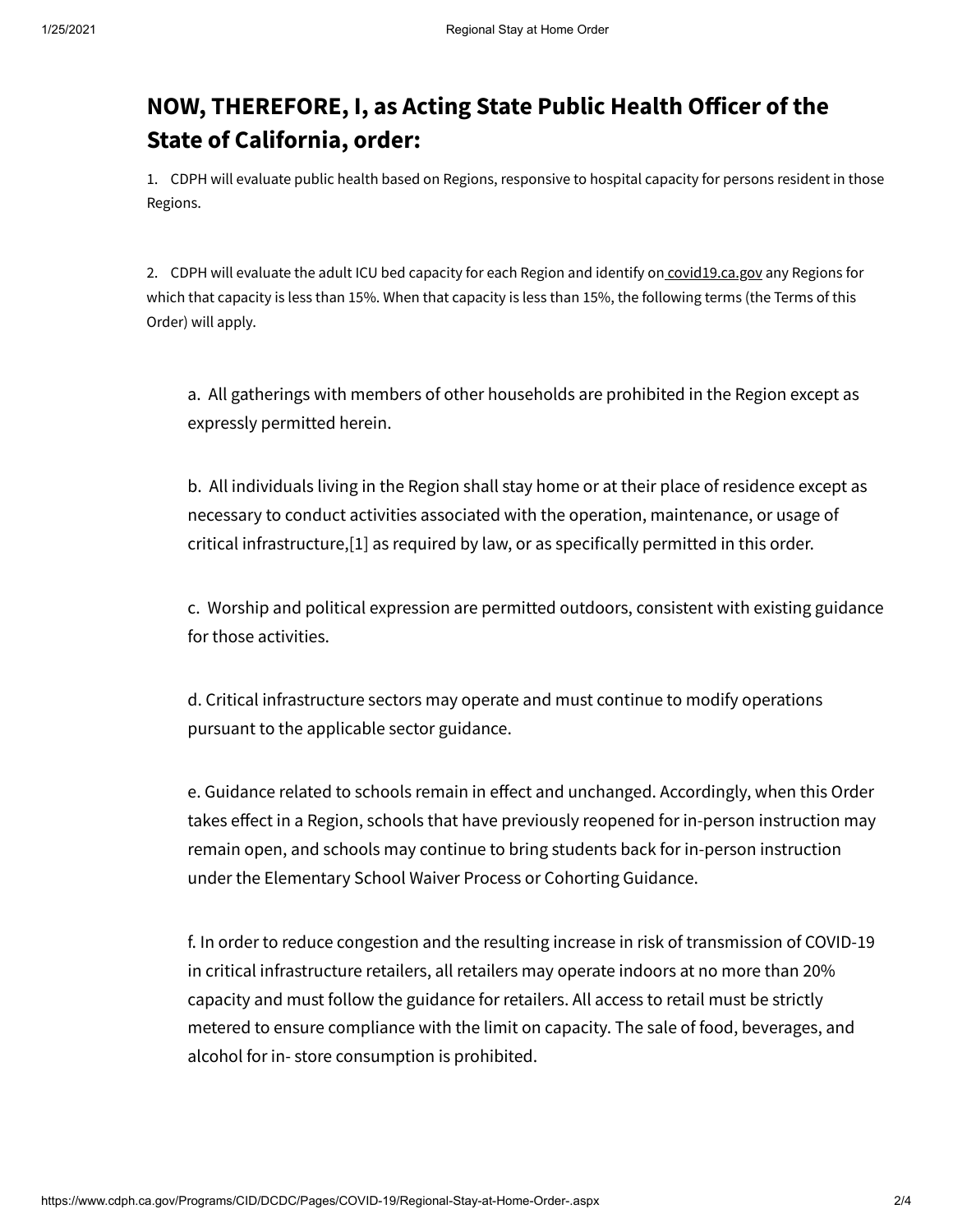#### 1/25/2021 Regional Stay at Home Order

g. To promote and protect the physical and mental well-being of people in California, outdoor recreation facilities may continue to operate. Those facilities may not sell food or drink for onsite consumption. Overnight stays at campgrounds are not permitted.

h. Nothing in this Order prevents any number of persons from the same household from leaving their residence, lodging, or temporary accommodation, as long as they do not engage in any interaction with (or otherwise gather with) any number of persons from any other household, except as specifically permitted herein.

i. Terms (a) and (b) of this section do not apply to persons experiencing homelessness.

3. Except as otherwise required by law, no hotel or lodging entity in California shall accept or honor out of state reservations for non-essential travel, unless the reservation is for at least the minimum time period required for quarantine and the persons identified in the reservation will quarantine in the hotel or lodging entity until after that time period has expired.

4. This order shall take effect on December 5, 2020 at 1259pm PST.

5. For Regions where the adult ICU bed capacity falls below 15% after the effective date of this order, the Terms of this Order shall take effect 24 hours after that assessment.

6. The Terms of this Order shall remain in place for at least three weeks from the date the order takes effect in a Region and shall continue until CDPH's four-week projections of the Region's total available adult ICU bed capacity is greater than or equal to 15%. Four-week adult ICU bed capacity projections will be made approximately twice a week, unless CDPH determines that public health conditions merit an alternate projection schedule. If after three weeks from the effective date of the Terms of this Order in a Region, CDPH's four-week projections of the Region's total available adult ICU bed capacity is greater than or equal to 15%, the Terms of this Order shall no longer apply to the Region

7. After the termination of the Terms of this Order in a Region, each county within the Region will be assigned to a tier based on the [Blueprint for a Safer Economy](https://covid19.ca.gov/safer-economy/) as set out in my August 28, 2020 Order, and the County is subject to the restrictions of the Blueprint appropriate to that tier.

8. I will continue to monitor the epidemiological data and will modify this Regional Stay-at-Home Order as required by the evolving public health conditions. If I determine that it is necessary to change the Terms of this Order, or otherwise modify the Regional Stay-at-Home Order, these modifications will be posted at covid19.ca.gov.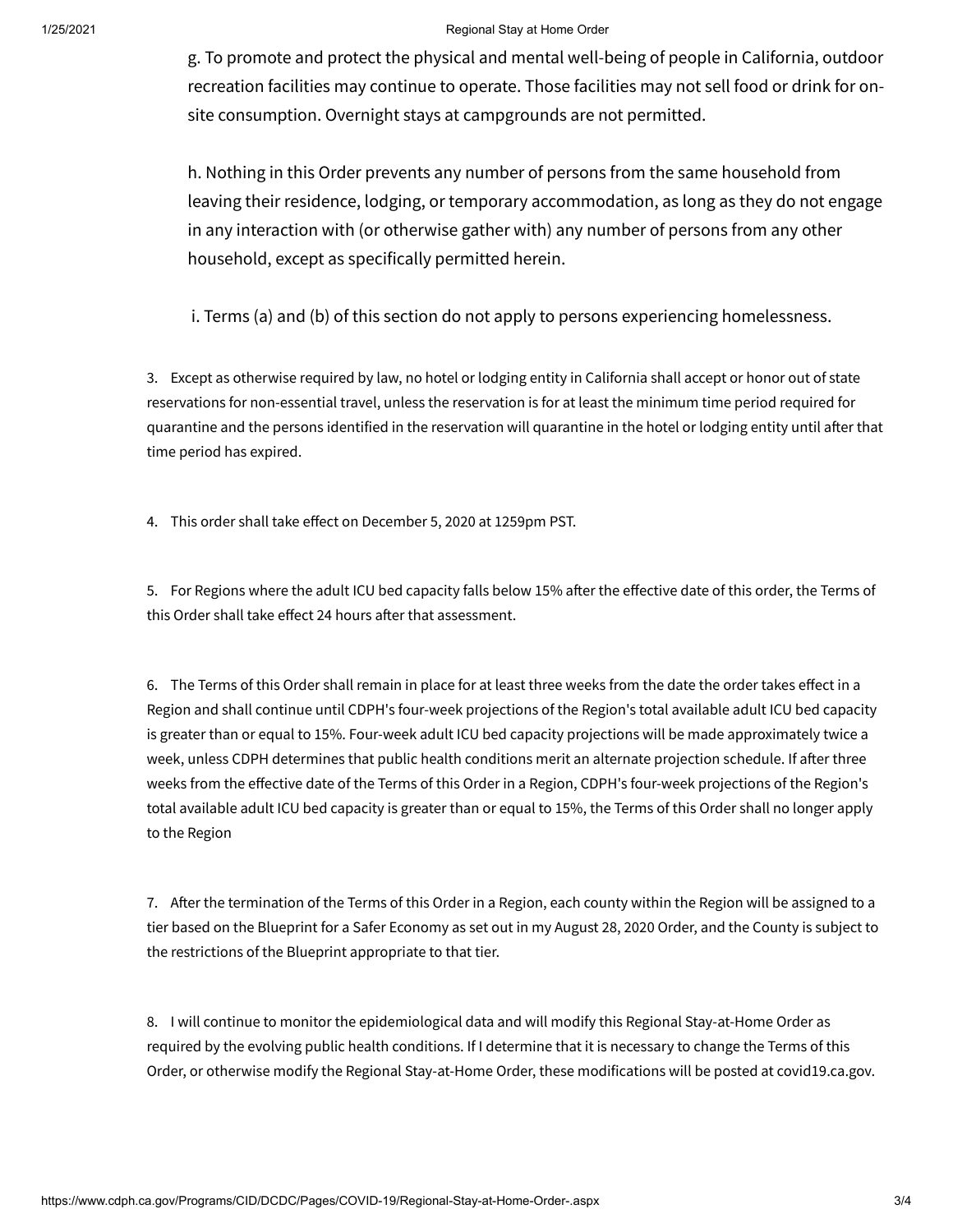#### 1/25/2021 Regional Stay at Home Order

9. When operative in a Region, the Terms of this Order supersede any conflicting terms in other CDPH orders, directives, or guidance. Specifically, for those Regions with ICU bed capacity triggering this order, the Terms of this Order shall supersede the State's [Blueprint for a Safer Economy a](https://covid19.ca.gov/safer-economy/)nd all guidance (other than guidance for critical infrastructure sectors) during the operative period. In all Regions that are not subject to the restrictions in this order, th[e Blueprint for a Safer Economy a](https://covid19.ca.gov/safer-economy/)nd all guidance shall remain in effect.

10. This order is issued pursuant to Health and Safety Code sections 120125, 120130(c), 120135, 120140, 120145, 120175,120195 and 131080; EO N-60-20, N-25-20, and other authority provided for under the Emergency Services Act; and other applicable law.

Gricon PM

Erica S. Pan, MD, MPH Acting State Public Health Officer California Department of Public Health

<span id="page-6-0"></span>[1] Go to the COVId19.ca.gov Essential Workforce web page for a full list of California's Critical Infrastructure workforce.

PHAB **ALTH ACCREDITA** 

California Department of Public Health PO Box, 997377, MS 0500, Sacramento, CA 95899-7377 Department Website [\(cdph.ca.gov](http://cdph.ca.gov/))

Page Last Updated : January 25, 2021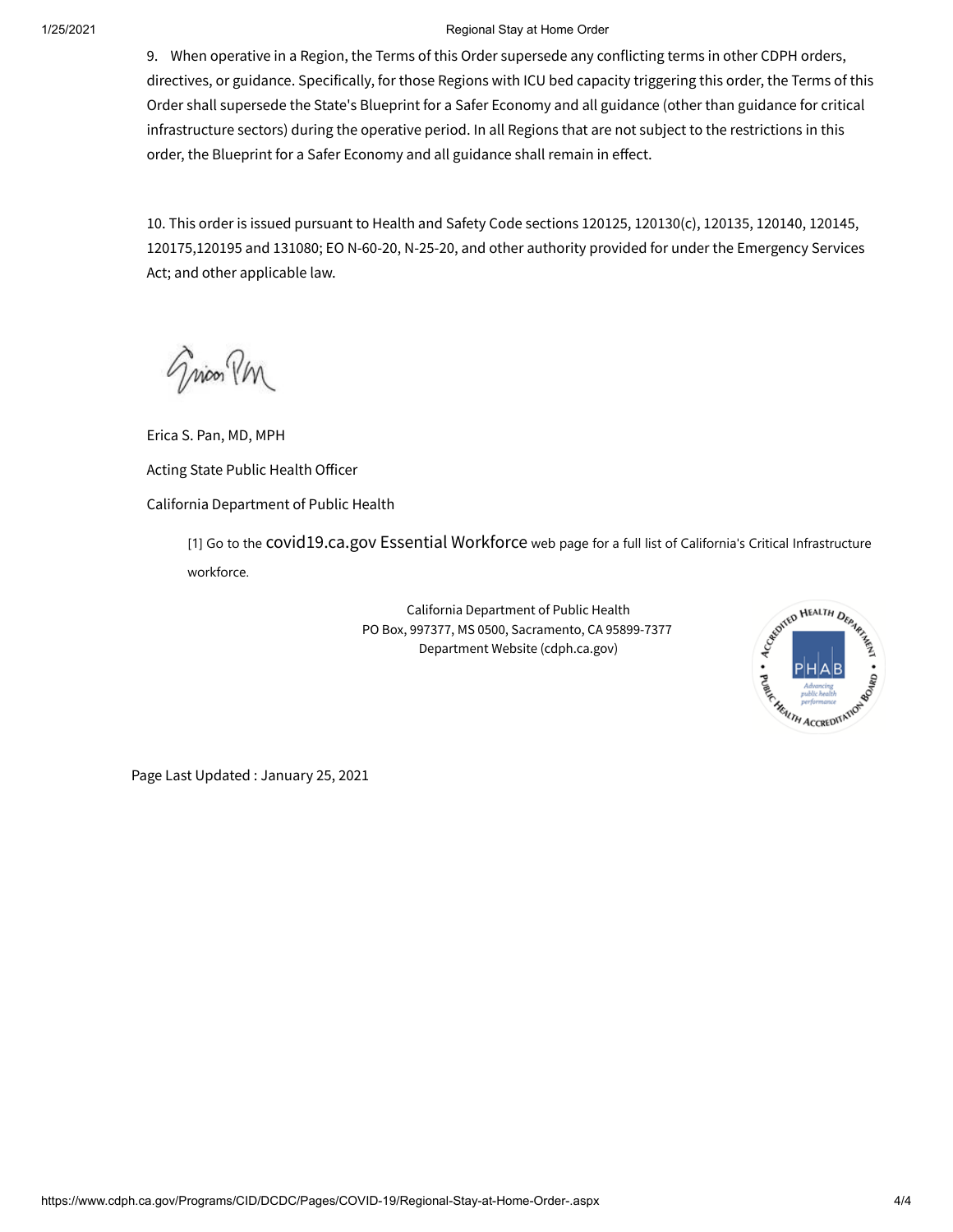**APPENDIX L**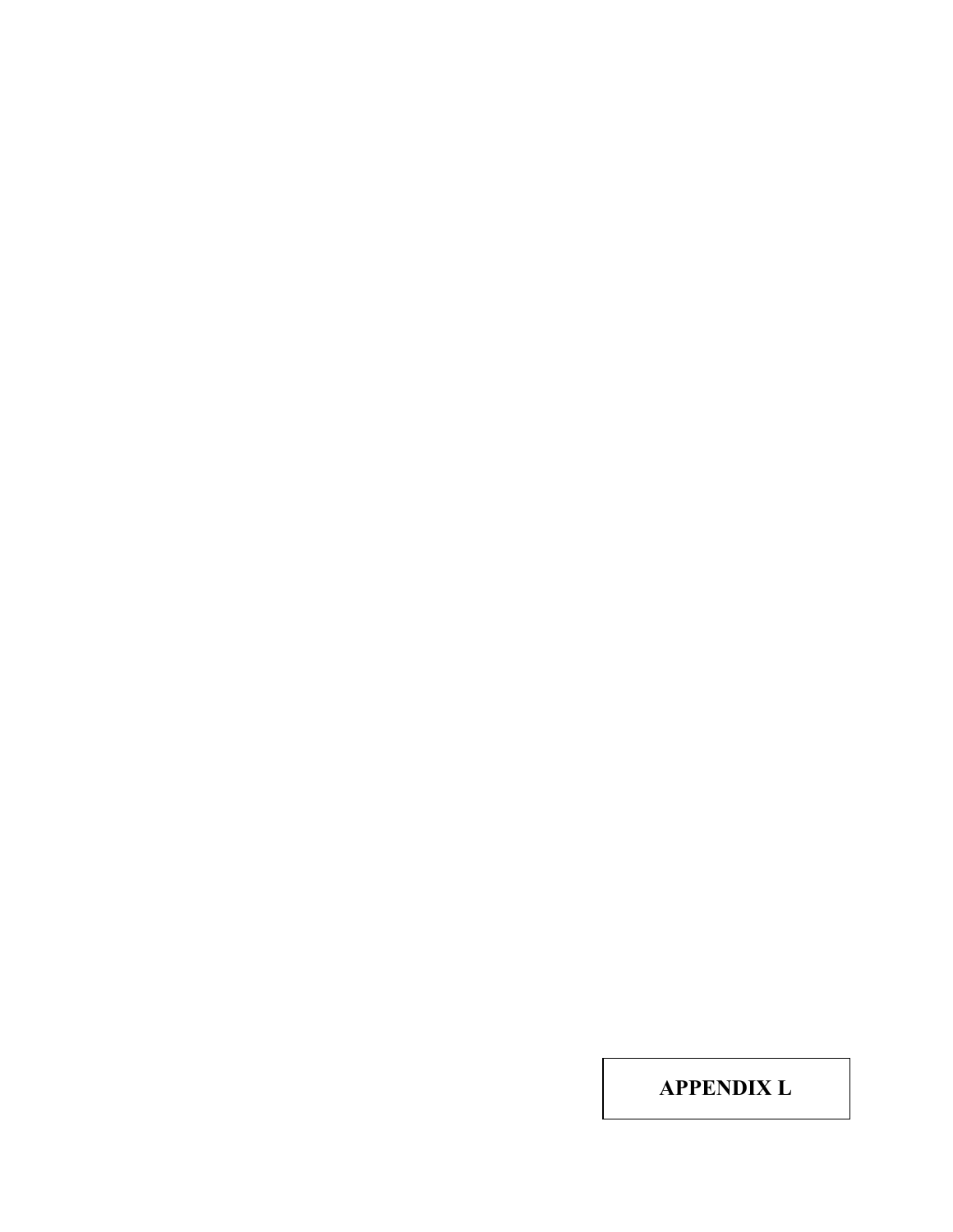## **FOR PUBLICATION**

## UNITED STATES COURT OF APPEALS

## FOR THE NINTH CIRCUIT

| HARVEST ROCK CHURCH, INC., itself<br>and on behalf of its member churches in      | No. 20-56357                    |
|-----------------------------------------------------------------------------------|---------------------------------|
| California; HARVEST INTERNATIONAL                                                 | D.C. No.                        |
| MINISTRY, INC., itself and on behalf of its                                       | $2:20$ -cv-06414-JGB-KK         |
| member churches in California,                                                    | Central District of California, |
|                                                                                   | Los Angeles                     |
| Plaintiffs-Appellants,                                                            |                                 |
|                                                                                   | <b>ORDER</b>                    |
| V.                                                                                |                                 |
| GAVIN NEWSOM, in his official capacity<br>as Governor of the State of California, |                                 |

Before: O'SCANNLAIN, RAWLINSON, and CHRISTEN, Circuit Judges.

Defendant-Appellee.

In light of our court's recent opinion in *South Bay United Pentecostal Church v. Newsom*, No. 20-56358 (9th Cir. Jan. 22, 2021), Appellants' emergency motion for an injunction pending appeal is GRANTED in part and DENIED in part, without prejudice to renewing the request before the merits panel in this case.

The State of California is enjoined from enforcing the following policies against Harvest Rock Church or its member churches pending resolution of the appeal in this case: (1) the fixed 100-person attendance limit on indoor places of worship under Tier 2 of the State's Blueprint for a Safer Economy; and (2) the

JAN 25 2021

MOLLY C. DWYER, CLERK U.S. COURT OF APPEALS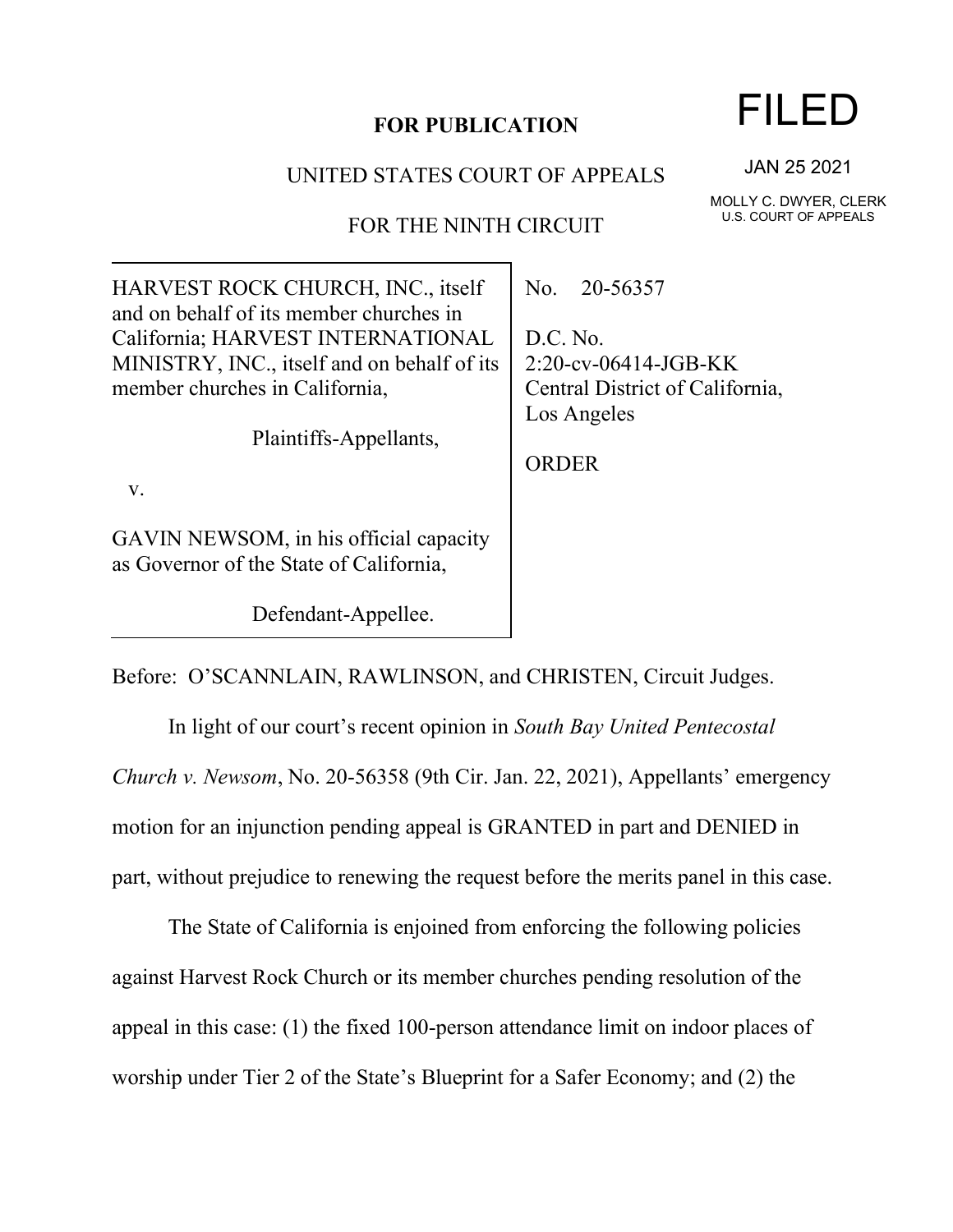fixed 200-person attendance limit on indoor places of worship under Tier 3 of the Blueprint.

This injunction does not prevent the State from enforcing the following policies against Harvest Rock or its member churches pending resolution of the appeal in this case: (1) the total prohibitions against indoor worship under Tier 1 of the Blueprint and the December 3 Regional Stay at Home Order; (2) the limitations on attendance at indoor worship services under Tiers 2, 3, and 4 of the Blueprint that are tied to a percentage of a facility's fire-code capacity; and (3) the State's restrictions on singing and chanting at indoor worship services.

## **IT IS SO ORDERED.**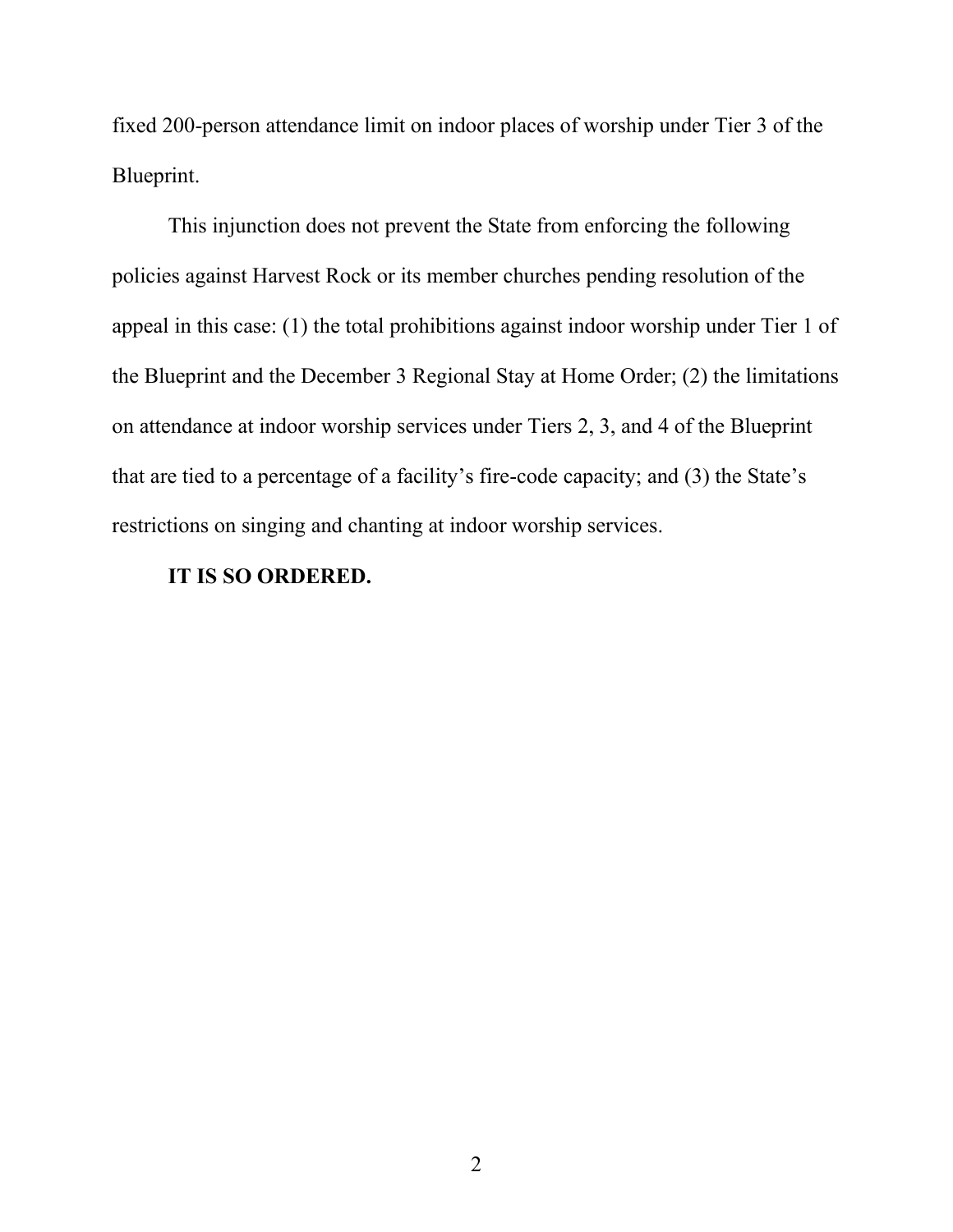## FILED

*Harvest Rock Church, Inc. v. Newsom*, No. 20-56357

O'SCANNLAIN, J., specially concurring:

JAN 25 2021

MOLLY C. DWYER, CLERK U.S. COURT OF APPEALS

I agree that, in light of our court's recent opinion in *South Bay United Pentecostal Church v. Newsom*, — F.3d —, 2021 WL 222814 (9th Cir. Jan. 22, 2021), we must largely deny Harvest Rock Church's emergency motion for an injunction against the State of California's draconian restrictions on indoor worship services.

I write separately, however, because I believe that the decision in *South Bay*  is woefully out of step with both the Supreme Court's decision in *Roman Catholic Diocese of Brooklyn v. Cuomo*, 141 S. Ct. 63 (2020) (per curiam), and our own court's decision in *Calvary Chapel Dayton Valley v. Sisolak*, 982 F.3d 1228 (9th Cir. 2020). A simple, straightforward application of these controlling cases compels what should be the obvious result here: California's uniquely severe restrictions against religious worship services—including its *total ban* against indoor worship in nearly the entire state—are patently unconstitutional and should be enjoined. The court's refusal to do so in *South Bay* cries out for correction.

I

In an effort to combat the spread of COVID-19, California's "Blueprint for a Safer Economy" and its December 3 Stay at Home Order *completely prohibit*  indoor worship services in nearly the whole state. Even in the midst of the present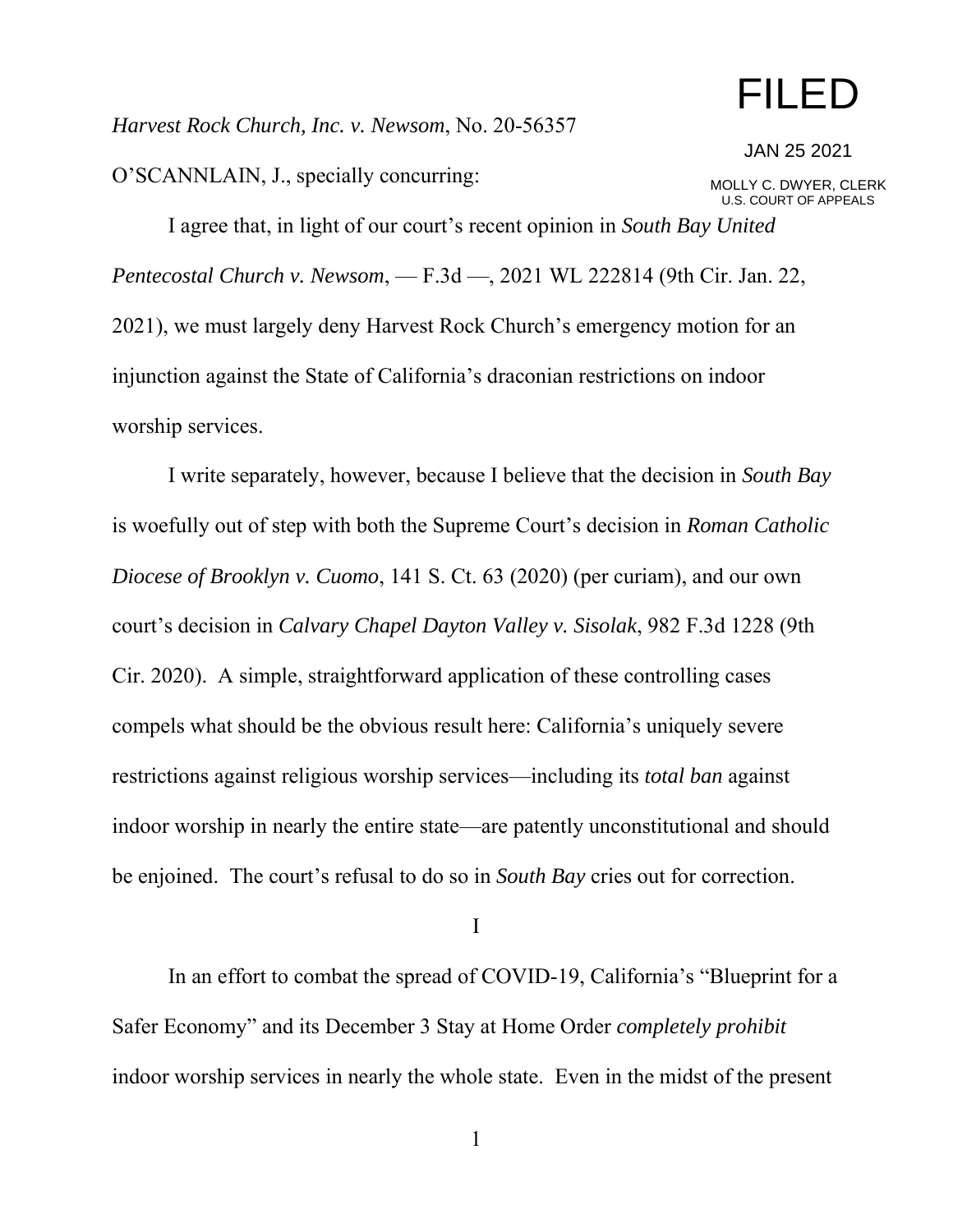pandemic, these measures are drastic: California is the *only state in the country* that imposes such a ban, according to the brief filed in this case by an organization participating as amicus curiae. *See* Brief of the Becket Fund for Religious Liberty as *Amicus Curiae*, Dkt. No. 29, at 2–4. Yet, in exactly the same locales where indoor worship is prohibited, California still allows a vast array of secular facilities to open indoors, including (to name only a few): retail stores, shopping malls, factories, food-processing plants, warehouses, transportation facilities, childcare centers, colleges, libraries, professional sports facilities, and movie studios.

II

We should have little trouble concluding that these severe measures violate the Free Exercise Clause of the First Amendment. My view on that question is unchanged from my dissent from our denial of Harvest Rock Church's first emergency motion for an injunction pending appeal in October. *See Harvest Rock Church, Inc. v. Newsom*, 977 F.3d 728, 731 (9th Cir. 2020) (O'Scannlain, J., dissenting), *cert. granted before judgment*, — S. Ct. — , 2020 WL 7061630 (2020), *and vacated on remand*, 981 F.3d 764 (9th Cir. 2020). Since then, two intervening cases have entered injunctions against attendance caps on worship services that were far less extreme than California's total ban. *See Roman Cath. Diocese*, 141 S. Ct. at 63; *Calvary Chapel*, 982 F.3d at 1228. These controlling decisions compel the same conclusion here.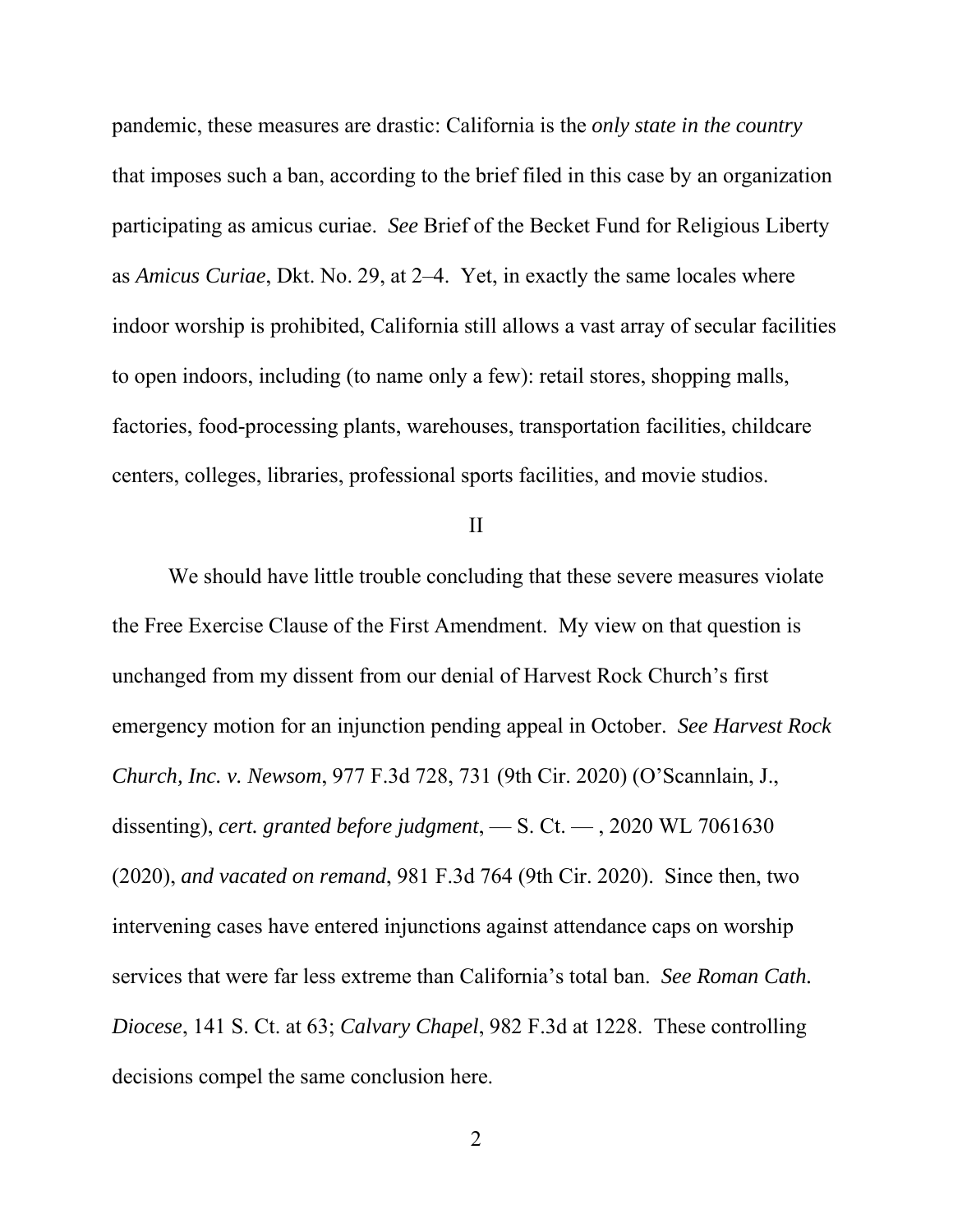First, there can be no doubt that California's discriminatory treatment of houses of worship must be subject to strict scrutiny. *See Roman Cath. Diocese*, 141 S. Ct. at 67; *Calvary Chapel*, 982 F.3d at 1233. Indeed, even the *South Bay*  opinion could not avoid that reality. *See South Bay*, 2021 WL 222814, at \*8–9.

#### B

Second, the controlling decisions also eliminate any notion that California's measures withstand such scrutiny.

It should go without saying that strict scrutiny is an exceedingly difficult standard to satisfy—indeed it is "our most rigorous and exacting standard of constitutional review." *Miller v. Johnson*, 515 U.S. 900, 920 (1995). To sustain its ban on indoor worship, the State must demonstrate that such a measure is narrowly tailored to serve a compelling state interest. *Roman Cath. Diocese*, 141 S. Ct. at 67. That is, the State must show that its "inroad on religious liberty . . . is the *least restrictive means* of achieving" its compelling interest. *Thomas v. Rev. Bd. of Ind. Emp. Sec. Div.*, 450 U.S. 707, 718 (1981) (emphasis added).

The State's interest in controlling the spread of a deadly pandemic is unquestionably compelling; no one disputes this. But California has not come close to showing that its measures are narrowly tailored to that interest. As exhaustively recounted in the *South Bay* decision, the State submitted many pages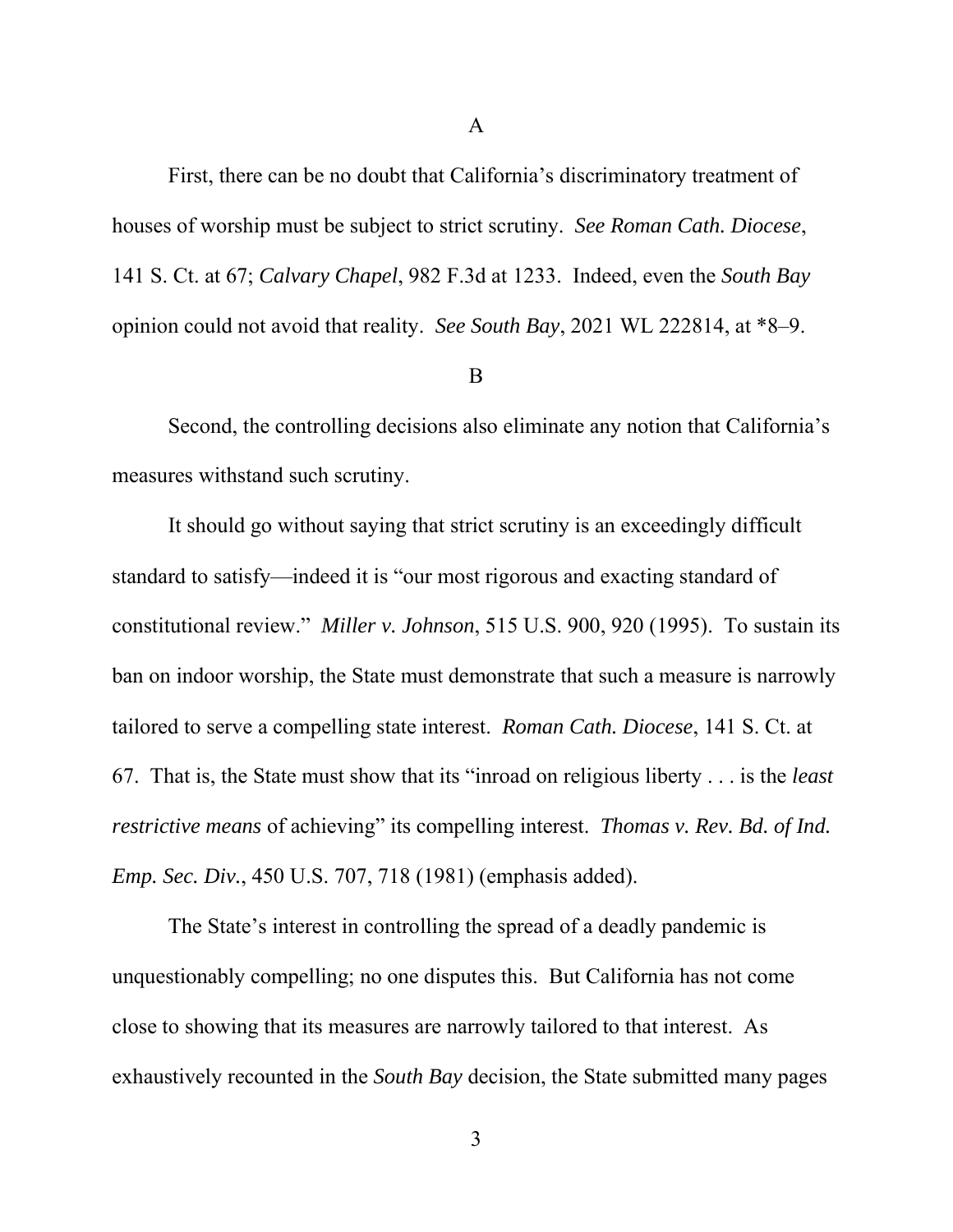of expert testimony setting forth its understanding of how COVID-19 is spread and why indoor activities present a risk of such spread. But even if we were to accept that testimony as true, $<sup>1</sup>$  it does not support a *total ban* on indoor services as the</sup> *least restrictive means* available to mitigate the risk at places of worship.

And how could it be? The *South Bay* decision itself proves the point that there are many ways that the State might safeguard indoor activities that stop well short of a total prohibition. The opinion discusses at great length the variety of less severe measures that California has taken to allow all manner of secular activity to take place safely indoors, including occupancy limitations; facemask, physicaldistancing, and disinfection protocols; installation of plexiglass barriers; regular COVID-19 testing practices; and penalties the State might enforce for failures to comply with such requirements. *See generally South Bay*, 2021 WL 222814, at \*11–15. The obvious conclusion should be that, because the State has found measures like these sufficient to safeguard indoor activities as varied as running a

<sup>&</sup>lt;sup>1</sup> With respect, I question the salience of much of the evidence recounted in *South Bay*, which, among other things, often presents assertions about issues far beyond the scientific expertise of an infectious disease specialist. For example, the views of an epidemiologist can hardly compel deference on matters of *religion*. Thus, I see no reason for our court to have credited an epidemiologist's assertion that individuals come to places of worship for the specific "purpose of being together," *South Bay*, 2021 WL 222814, at \*3 (quoting declaration of Dr. George Rutherford), as opposed to any number of relevant private religious purposes such as to pray to God within the sacred and spiritually uplifting confines of a church, synagogue, or mosque.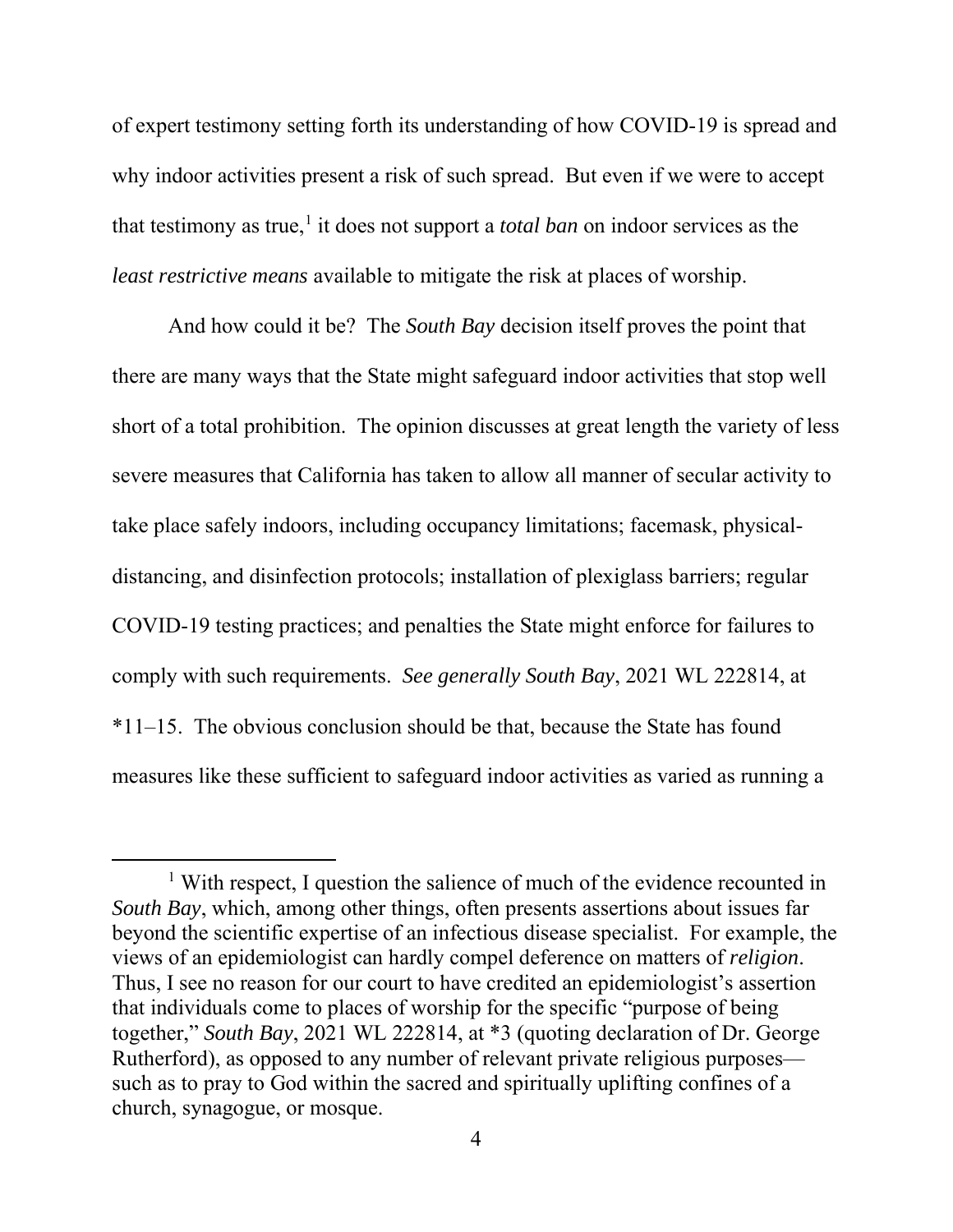daycare center, shopping in a mall, working in a warehouse or factory, riding public transportation, practicing a professional sport, attending a college class, or filming a movie, then surely *some* combination of similar measures might work for indoor religious worship as well.

Even if it weren't otherwise clear that the State's *total ban* is not the narrowest way by which it might make indoor worship safer, the Supreme Court's decision in *Roman Catholic Diocese* dictates such a conclusion. There, the Court held that New York's 25-person cap on attendance at worship services was a restriction "far more severe than has been shown to be required to prevent the spread of the virus." *Roman Cath. Diocese*, 141 S. Ct. at 67.The Court observed that "there are many other less restrictive rules that could be adopted to minimize the risk to those attending religious services," including, "[a]mong other things," tying "the maximum attendance at a religious service . . . to the size of the church or synagogue." *Id.* Our court subsequently held that even a 50-person cap on attendance at worship services was too inflexible to be narrowly tailored. *Calvary Chapel*, 982 F.3d at 1234.

If fixed attendance caps of 25 or 50 people are too rigid and too extreme to withstand strict scrutiny, how can a *complete ban* not be? To paraphrase the Supreme Court, nothing in the record recounted in *South Bay* supports the conclusion that "admitting [even a single person] to a 1,000-seat church or 400-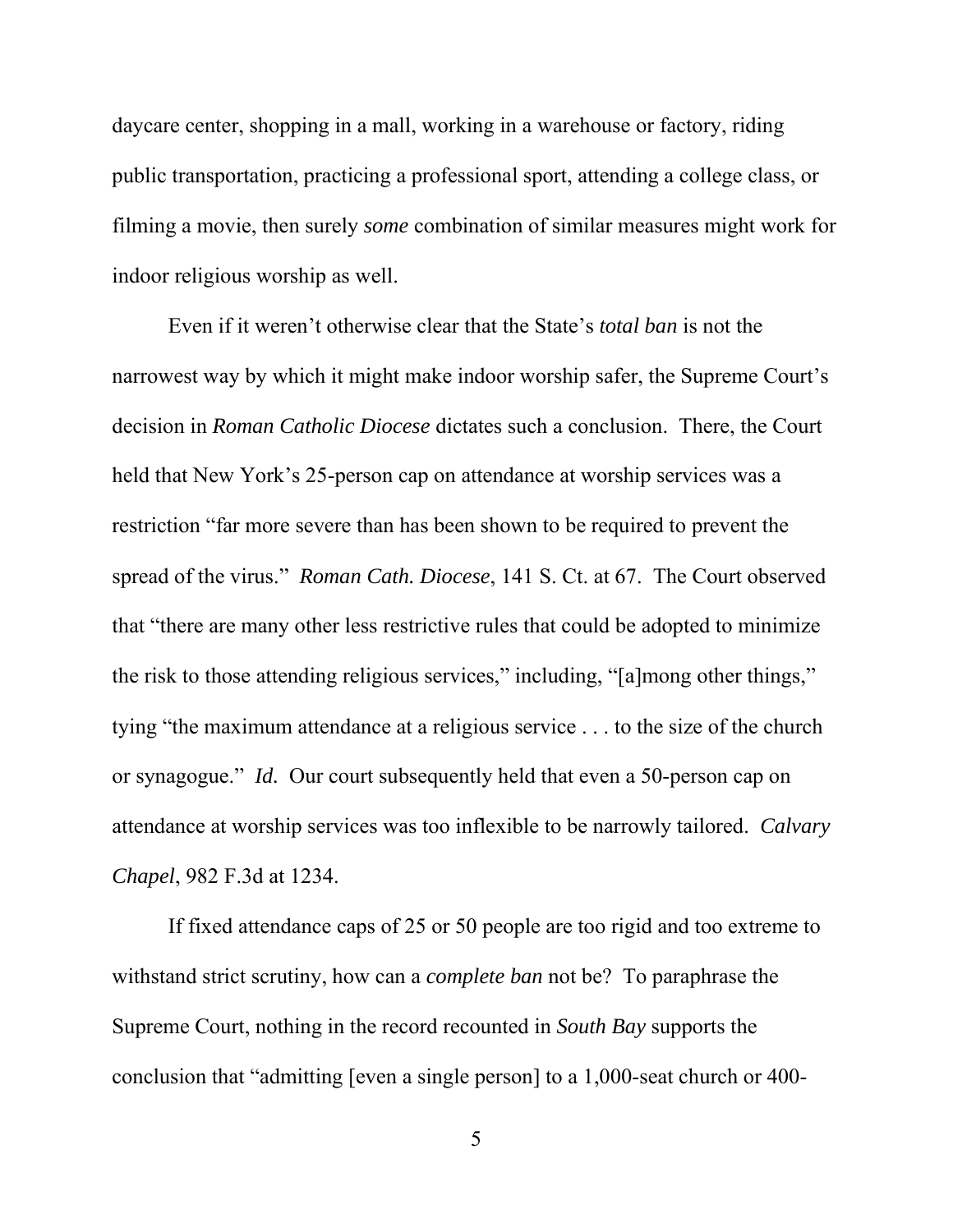seat synagogue would create a more serious health risk than the many other activities that the State allows." *Roman Cath. Diocese*, 141 S. Ct. at 67. Although we judges "are not public health experts," *id.* at 68, we cannot simply forfeit all common sense to the State's assertions. We must instead insist upon a "serious examination of the need for [the State's] drastic measure[s]." *Id.* Under any meaningful examination, California's complete ban on indoor worship fails strict scrutiny—just as New York's and Nevada's more permissive regimes did before.

### III

 The remaining *Winter* factors also favor an injunction. *See Winter v. Nat. Res. Def. Council, Inc.*, 555 U.S. 7, 20 (2008).

Because the State's restrictions violate the Free Exercise Clause of the First Amendment, there "can be no question" that their continued enforcement would cause irreparable harm to the religious believers and places of worship currently prohibited from worshipping indoors. *Roman Cath. Diocese*, 141 S. Ct. at 67.

An injunction to protect these constitutionally guaranteed rights undoubtedly serves the public interest. Although the State's concern for mitigating a public health crisis is undeniably weighty, "[n]o public interest is served by maintaining an unconstitutional policy when constitutional alternatives are available to achieve the same goal." *Agudath Israel of Am. v. Cuomo*, 983 F.3d 620, 637 (2d Cir. 2020); *see also Hernandez v. Sessions*, 872 F.3d 976, 996 (9th Cir. 2017) ("[T]he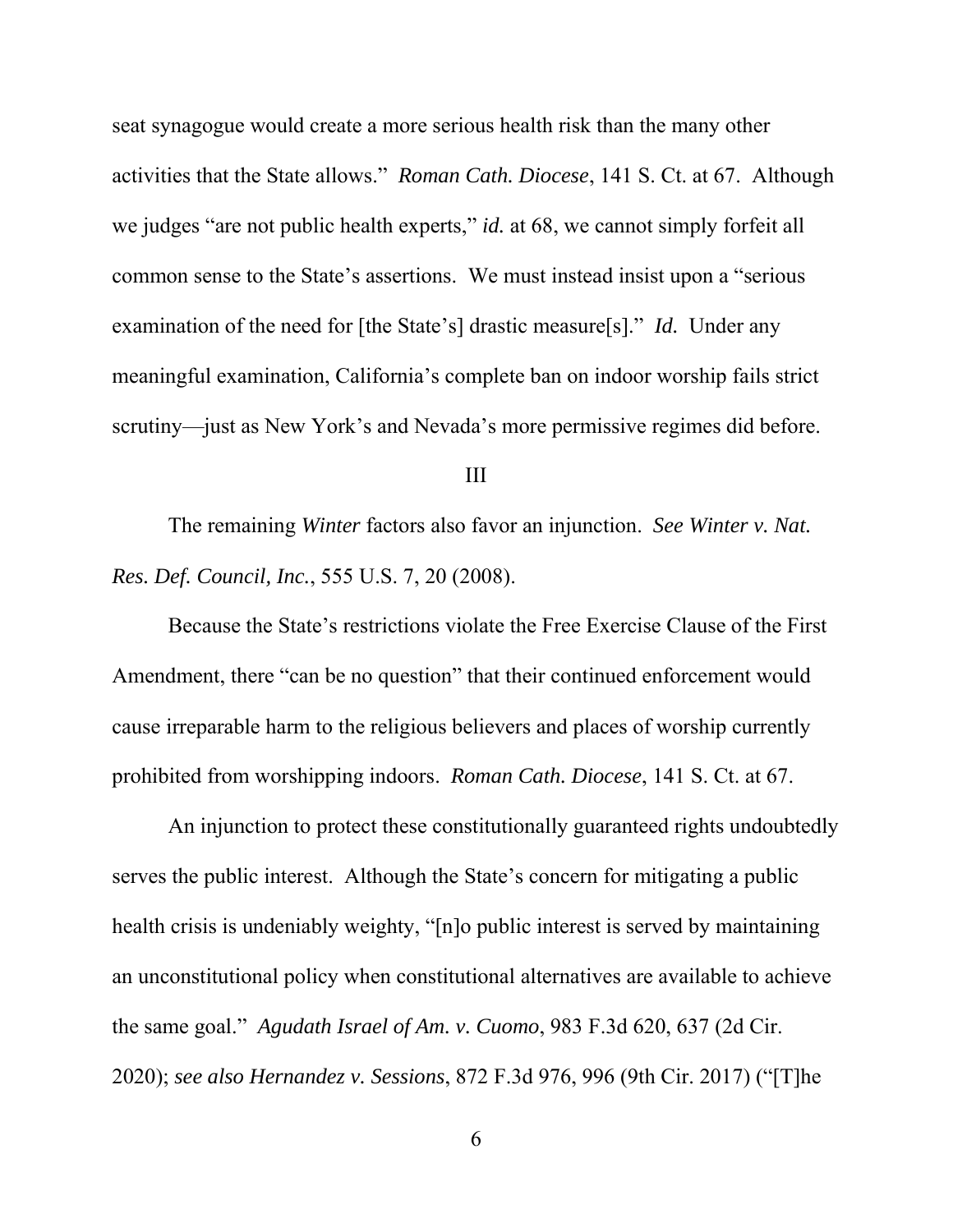injunction serves the interests of the general public by ensuring that the government's . . . procedures comply with the Constitution.").

"[E]ven in a pandemic, the Constitution cannot be put away and forgotten." *Roman Cath. Diocese*, 141 S. Ct. at 68. Thus, as both the Supreme Court and our court have agreed: Even in a case with such vital interests on each side, the balance of harms and the public interest require us to enjoin the State's unconstitutional practices. Indeed, neither court appears to have had much difficulty reaching such a conclusion. *See id.* at 67–68; *Calvary Chapel*, 982 F.3d at 1234.

Until now.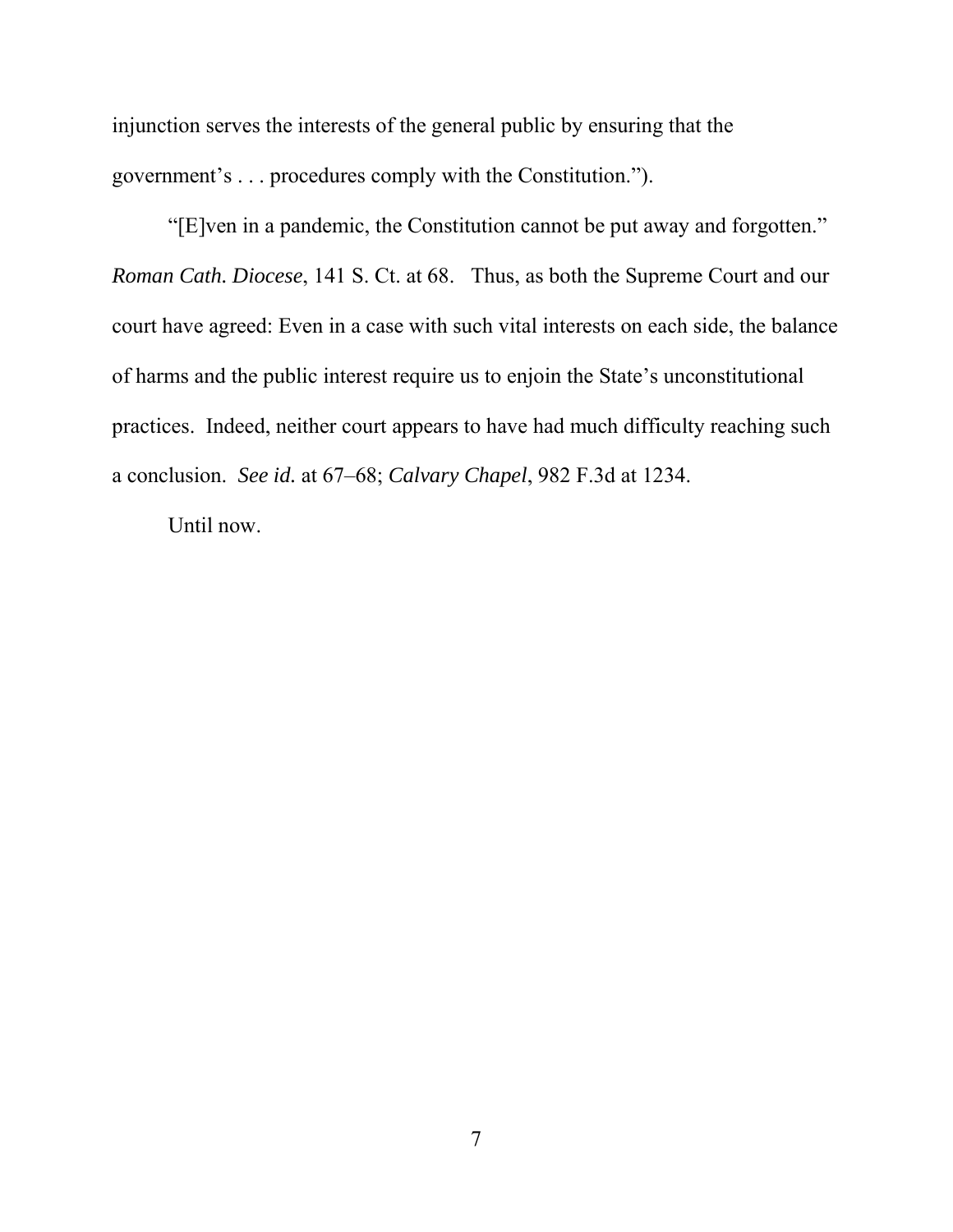# FILED

*Harvest Rock Church v. Newsom*, No. 20-56357 Christen, Circuit Judge, concurring

JAN 25 2021

MOLLY C. DWYER, CLERK U.S. COURT OF APPEALS

I write separately, and briefly, to clarify a few points.

First, when Harvest Rock filed its emergency motion for injunction pending appeal, two other emergency motions were pending in which houses of worship challenged California's response to the COVID-19 pandemic. One of those cases, *Gish v. Newsom*, No. 20-56324, was consolidated with *South Bay Pentecostal Church v. Newsom*, No. 20-56358, but the issues in Harvest Rock's motion were not aligned with those presented in *South Bay*. In particular, the briefing in *South Bay* addressed California's December 3, 2020 Stay at Home and an order issued December 19, 2020 by Los Angeles County.

The posture of these challenges changed at the January 4, 2021 argument held on Harvest Rock's motion because the parties agreed to supplement their briefs to address the December 3, 2020 Stay at Home Order. Additionally, the order issued by Los Angeles County was withdrawn. At that point, the issues raised by Harvest Rock's motion became aligned with those in *South Bay*, and under our court rules, the *South Bay* panel had priority to issue a merits ruling. *See* General Order 4.1(a). Oral argument was held in *South Bay* on January 15, 2021. To avoid issuing a ruling on Harvest Rock's emergency motion that might have conflicted with *South Bay*'s merits ruling—especially at a time when California's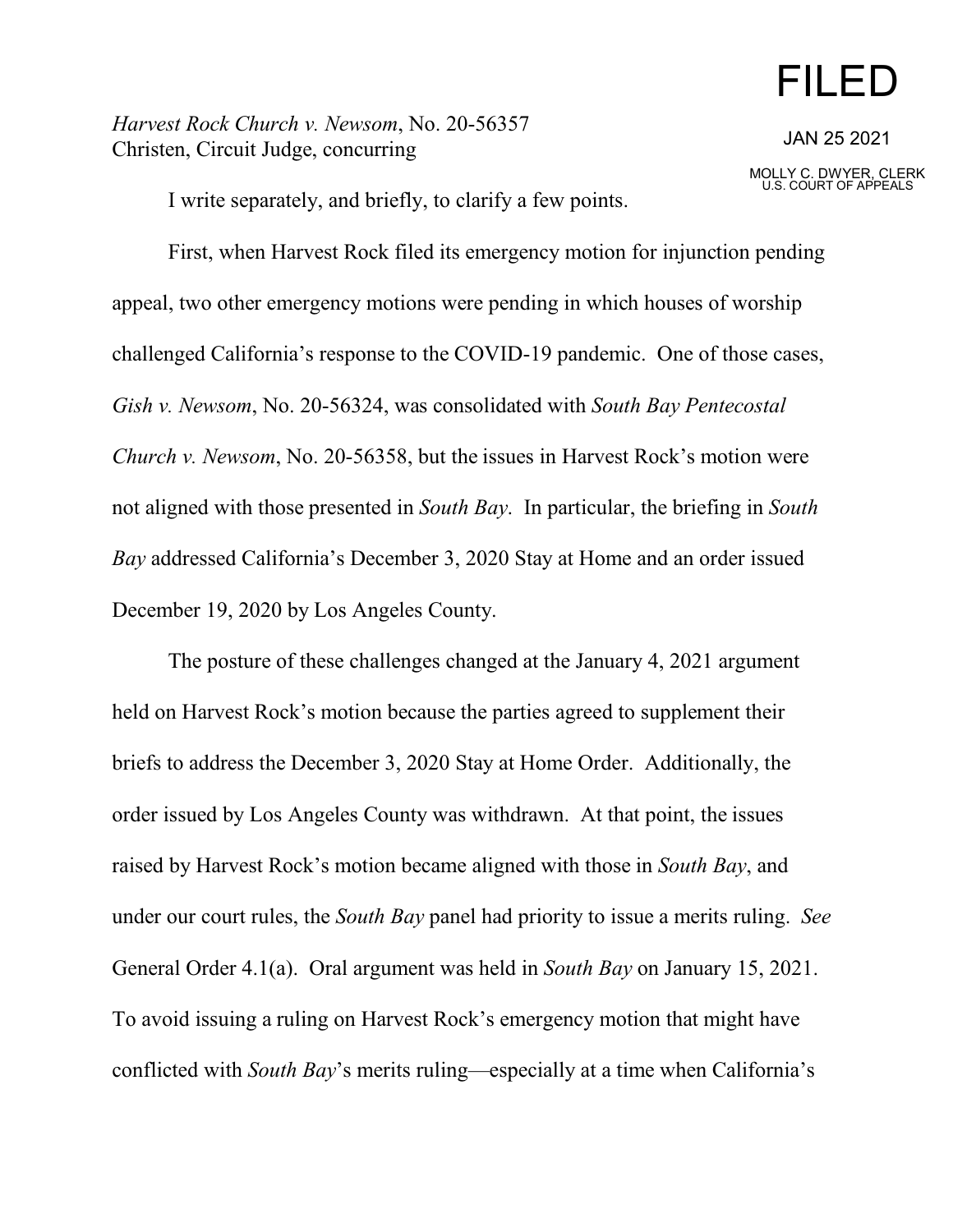public health system is under tremendous strain—it was important to allow the *South Bay* panel time to issue its opinion.

Second, because the *South Bay* panel has priority, the relief ordered here mirrors the relief granted in *South Bay*.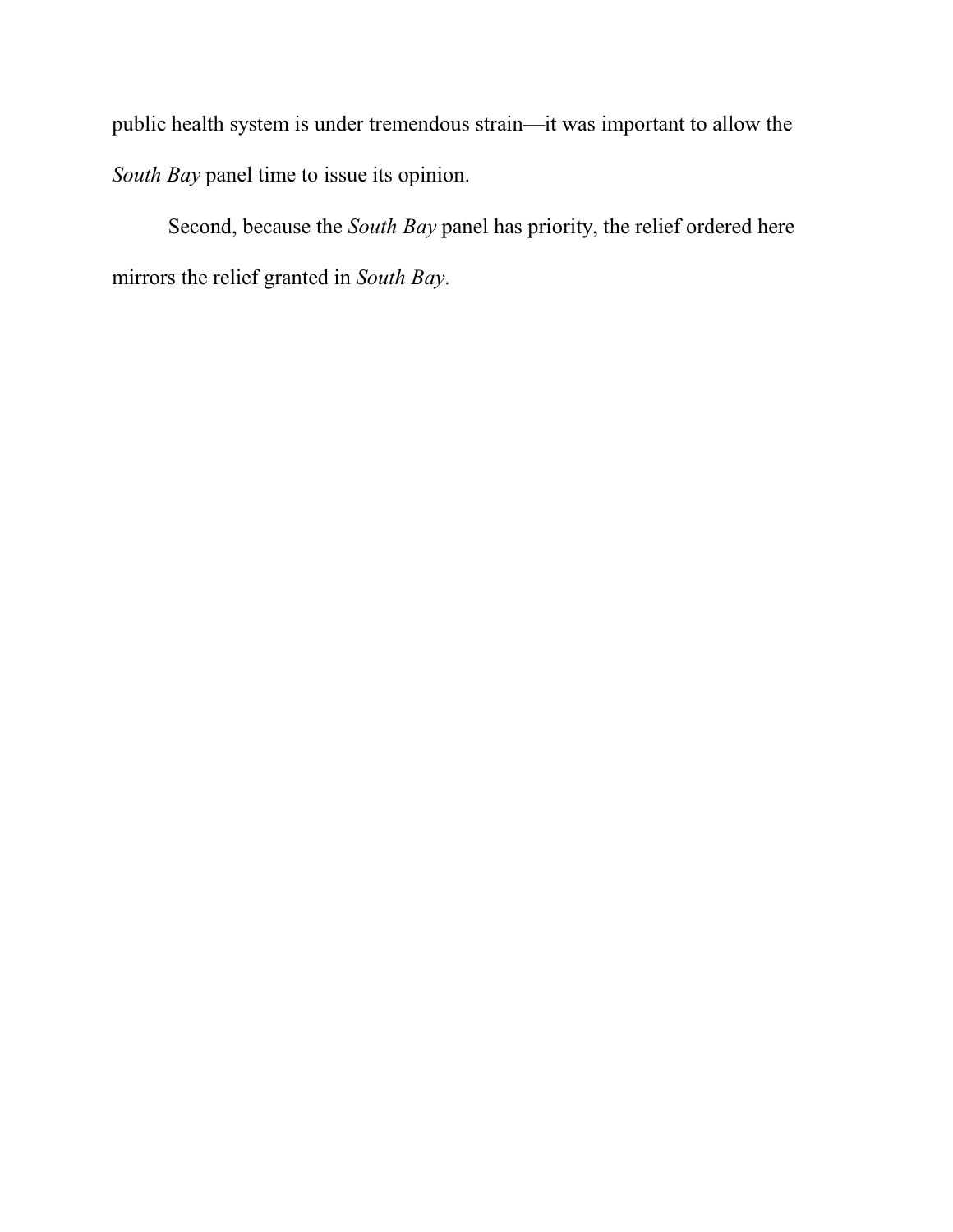## **IN THE SUPREME COURT OF THE UNITED STATES**

No. 20A-136

### SOUTH BAY UNITED PENTECOSTAL CHURCH, AND BISHOP ARTHUR HODGES III,

Applicants,

v.

GAVIN NEWSOM, in his official capacity as the Governor of California; XAVIER BECERRA, in his official capacity as the Attorney General of California, SANDRA SHEWRY, in her official capacity as Acting California Public Health Officer, WILMA J. WOOTEN, in her official capacity as Public Health Officer, County of San Diego, HELEN ROBBINS-MEYER, in her official capacity as Director of Emergency Services, County of San Diego, and WILLIAM D. GORE, in his official capacity as Sheriff, County of San Diego,

Respondents.

### **CERTIFICATE OF SERVICE**

I, Charles S. LiMandri, counsel of record for Applicants South Bay United Pentecostal

Church and Bishop Arthur Hodges III, hereby certify that on this 26th day of January, 2021,

I caused 2 packages containing 1 copy of the LETTER RE: RESCISSION OF STAY AT HOME

ORDER in the above entitled case to be served by electronic and priority U.S. mail on the

following counsel:

XAVIER BECERRA, Attorney General of California PAUL STEIN, Supervising Deputy Attorney General TODD GRABARSKY, Deputy Attorney General LISA J. PLANK, Deputy Attorney General California Department of Justice STATE OF CALIFORNIA 1300 I Street, Suite 125 P.O. Box 944255 Sacramento, CA 94244-2550 Telephone: (415) 510-4445 Facsimile: (415) 703-1234 Lisa.Plank@doj.ca.gov todd.grabarsky@doj.ca.gov [giam.nguyen@doj.ca.gov](mailto:giam.nguyen@doj.ca.gov)